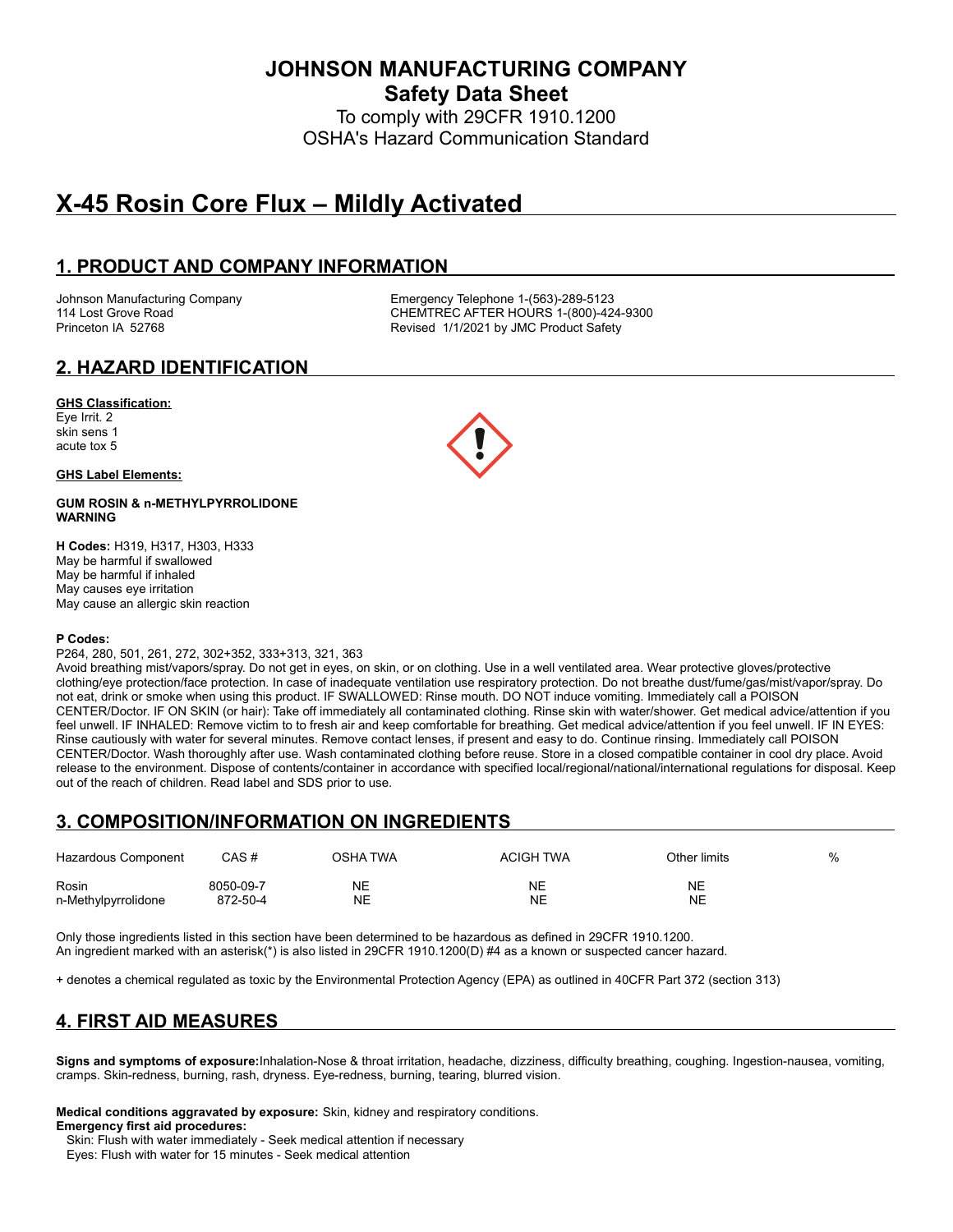Ingestion: DO NOT induce vomiting, drink large amounts of water - seek medical attention. Never give anything by mouth to an unconscious person Inhalation: Remove to fresh air. Support respiration if required - Seek medical attention

### **5. FIREFIGHTING MEASURES**

**Extinguishing media**: dry chemical. **Special fire fighting procedures**: use self sustaining respiratory suit. **Unusual Fire and Explosion Hazards**: May release carbon dioxide, carbon monoxide, sulfur. Pyrolysis of Rosin Core Solder yields Formaldehyde, OSHA & ACGIH TWA = 0.1mg/M3

### **6. ACCIDENTAL RELEASE MEASURES**

**Methods and materials**: Flush into chemical sewer or soak up with a suitable absorbent. Wear adequate protection as described in section 8. **Environmental Precautions:** Avoid release to the environment. Collect spillage.

# **7. HANDLING & STORAGE**

Wash thoroughly after use. Wash contaminated clothing before reuse. Store in a closed corrosive resistant container, with corrosive resistant liner, in cool dry place. Keep out of the reach of children. Read label and SDS prior to use.

### **8. EXPOSURE CONTROLS/PERSONAL PROTECTION**

**Occupational Exposure Limit Values:** See section 3. Respiratory Protection (type): Dust mask required for dust, Organic vapor for fumes above TWA. Ventilation: Local Exhaust preferred Special: NE Mechanical: OK Other: NE Protective Gloves: plastic or rubber Eye Protection: Goggles or face shield Other Protective Clothing or Equipment: as required to avoid contact. Work/Hygienic Practices: Wash after use. Follow good industrial hygienic practices.

# **9. PHYSICAL AND CHEMICAL PROPERTIES**

Boiling Point: NE Specific Gravity: 0.48 Vapor Pressure (mm Hg): NE Melting Point: NE<br>Vapor Density: NE Mexico Evaporation Rate: Evaporation Rate: <1 (butyl acetate=1)<br>pH: NE Solubility in water: near partial<br>Flash Point: NE (TOC) Flammable Limits: lel: NE uel: NE Appearance and odor: Amber paste, odorless.

# **10. STABILITY AND REACTIVITY**

**Stability** : STABLE Conditions to avoid : none

**Incompatibility (materials to avoid)**: strong bases & acids, oxidizers, sulfides, halogens. Hazardous Decomposition or Byproducts (incomplete combustion): Carbon dioxide, carbon monoxide, sulfur. Pyrolysis of Rosin Core Solder yields Formaldehyde, OSHA & ACGIH TWA = 0.1mg/M3 **Hazardous Polymerization**: WILL NOT OCCUR Conditions to avoid: none

# **11. TOXICOLOGICAL INFORMATION**

**Routes of entry:** Inhalation: yes Skin: no Ingestion: yes

**Health Hazards (acute and chronic):** Contact with dust may cause eye and respiratory tract irritation. Chronic and or repeated inhalation of dust and or fumes from combustion, may cause fibrosis of the lungs. Toxicity by ingestion is low. Treat as a nuisance dust (OSHA,ACGIH TWA=10mg/M3). Studies show that potential health risks vary by individual. Always minimize exposure as a precaution.

**Carcinogenicity:** not determined NPT? no IARC Monographs? no

#### **12. ECOLOGICAL INFORMATION**

**Bio-accumulative Potential: NE PBT & vPvB Assessment:** NE **Other Adverse Effects:** NE

**Toxicity: NE**<br> **Bio-accumulative Potential: NE**<br> **Mobility in Soil: NE**<br> **Mobility in Soil: NE**